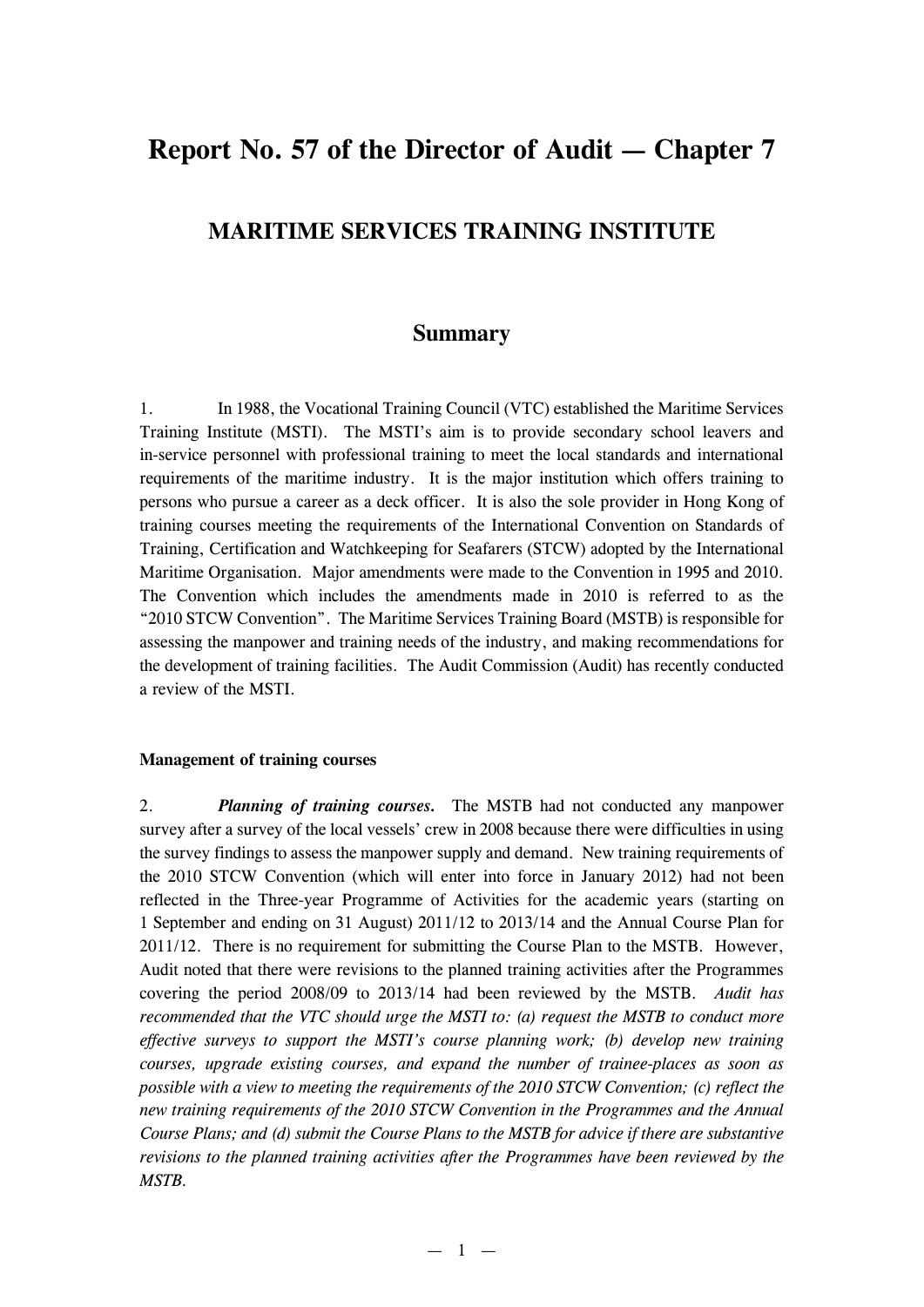3. *Intake of the Higher Diploma in Maritime Studies course.* In 2004, the Marine Department introduced the Sea-going Training Incentive Scheme to address the problem of shortage of sea-going professionals. In May 2010, the Finance Committee of the Legislative Council approved an increase in the commitment from \$9 million to \$28.2 million for extending the operation of the Scheme for four years up to the financial year 2013-14. The Committee was informed that the MSTI had expanded the class size of the Higher Diploma in Maritime Studies (HDMS) course to "60 since 2009". The MSTI increased the intake for the course to 61 in 2009/10, but the number of planned trainee-places for 2010/11 and 2011/12 was maintained at 40. As informed by the MSTI, since the only classroom that could accommodate a class of more than 40 students would not be available until 2012 (after the graduation of the intake in 2009/10), no substantial increases in planned trainee-places were contemplated. Audit considers that the lack of a proper classroom for accommodating a class of 60 students does not appear to be a good reason for restricting the annual number of student intake. *Audit has recommended that the VTC should urge the MSTI to take effective measures to ensure that there are sufficient HDMS trainee-places to match with the Government's efforts to tackle the problem of shortage of sea-going professionals.*

4. *Enrolment of short courses.* For applicants of short courses who are not offered a trainee-place immediately, they will be put on the waiting lists. According to the MSTI's enrolment procedures, trainee-places will be offered to applicants on the waiting lists on a first-come first-served basis. Audit examined the records of 20 courses with waiting lists and found that: (a) for one course, 37 of the 84 applicants on the waiting list were not eligible to enrol in the course; and (b) for eight other courses, the numbers of applicants on the waiting lists were larger than the corresponding numbers of planned trainee-places for 2011/12. The MSTI also makes available information of courses which are open to the public on its website and in the prospectus. In June 2011, Audit found that: (a) the prospectus did not include any timetables for the courses, whereas the website only included the timetables for 12 courses; and (b) the website and the prospectus did not include information on some courses. *Audit has recommended that the VTC should urge the MSTI to take effective measures to ensure that: (a) only applicants who meet the entry requirements are placed on the waiting lists; (b) more classes are held with a view to shortening the waiting lists; and (c) information, including timetables, on all courses which are open to the public for application is available on the website and included in the prospectus.* 

5. *Reporting of performance information.* Audit reviewed the Three-year Programme of Activities for 2011/12 to 2013/14 and the Annual Report for 2009/10. Audit found that there were inaccuracies in the information on the number of trainee-places included in the Programme and the Report. *Audit has recommended that the VTC should urge the MSTI to validate the information to ensure its accuracy.*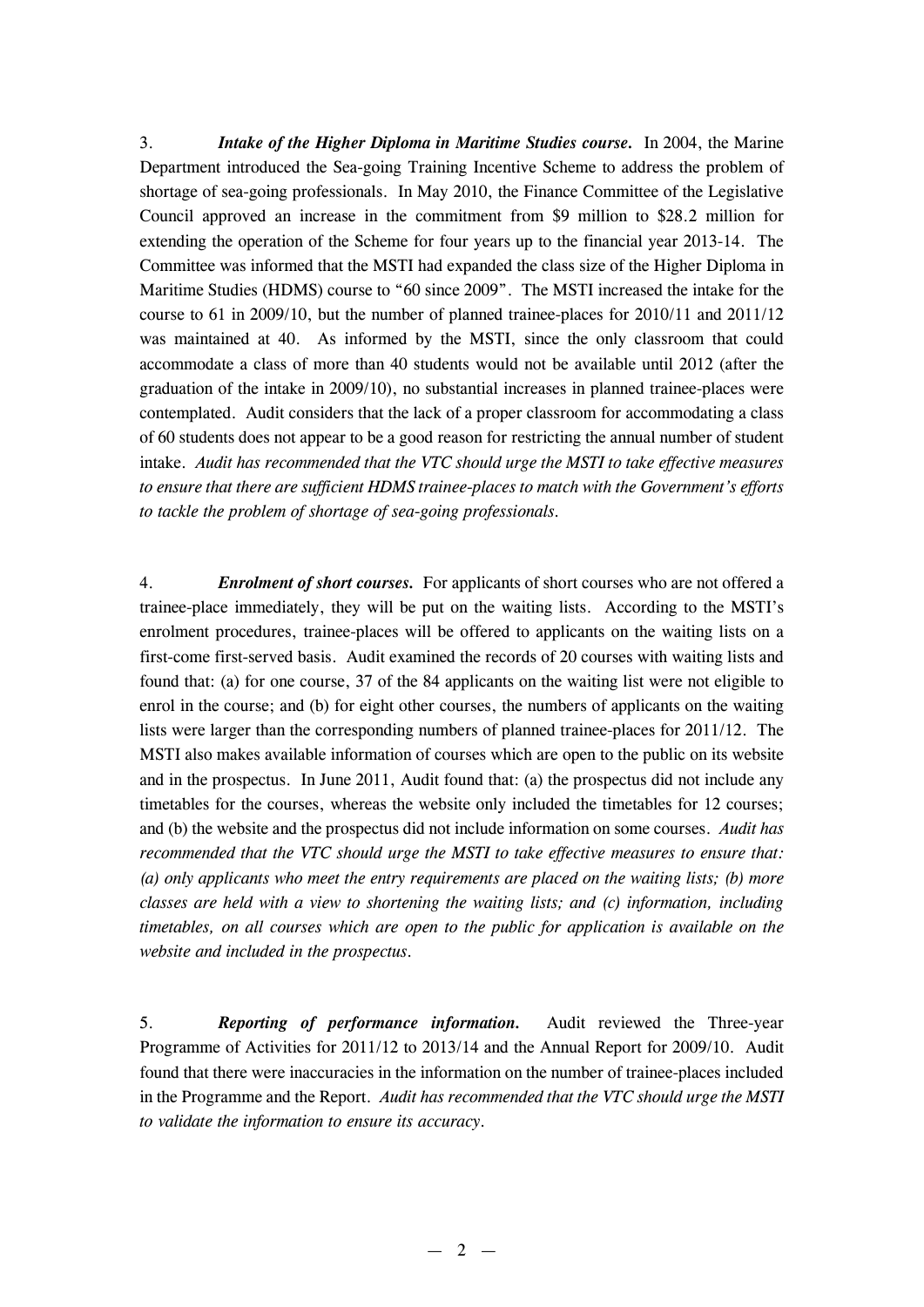#### **Course fees for short courses**

6. *Setting of course fees.* Course fees for short courses are set at market or full-cost recovery rates. Audit found that: (a) there was no record showing the basis for setting the fees for four courses and how the fee for one course (set at market rate) was derived; (b) for 3 courses examined, the staff time only included the class contact time, but not other elements of staff time (e.g. staff time for course development, preparation and planning); and (c) for 4 courses examined, the variances between the projected class sizes (used in costing exercises) and the actual average class sizes ranged from negative 80% to positive 73%. *Audit has recommended that the VTC should urge the MSTI to take necessary measures to ensure that: (a) documentation is kept to show whether fees are set at market rates, and how the rates are derived; (b) staff costs are calculated accurately according to the VTC's Costing Manual; and (c) projected class sizes used in costing exercises are regularly reviewed.* 

7. *Collection of course fees.* Audit examined the collection of course fees for classes of 20 short courses and found that: (a) for two classes of a course held for a government department in February 2009, \$8,000 was collected from the department instead of the correct fee of \$9,400; (b) for one class of another course held in October 2009, \$2,860 was collected instead of the correct fee of \$2,200; and (c) for classes of two courses held regularly, instead of collecting the approved fees of \$4,200 and \$600 per trainee, fees of \$4,410 and \$630 per trainee were collected. *Audit has recommended that the VTC should urge the MSTI to: (a) ensure that trainees are charged the correct fees; (b) carry out a review to ascertain whether there are other cases of charging incorrect fees; and (c) consider whether it is practicable to recover under-charged fees and refund over-charged fees*.

#### **Staff planning and development**

8. *Staff recruitment.* Normally, the starting salary of a new recruit is the minimum of the salary scale for the rank. Approval may be given for the award of: (a) additional salary up to 19.5% of the maximum of the salary scale for the rank (maximum salary) if there are recruitment difficulties; and (b) a Special Incentive Allowance (SIA), up to 20% of the maximum salary, to new teaching staff of the Instructor grade to meet recruitment and retention difficulties. Audit reviewed 13 recruitment exercises and found that: (a) the elapsed time from the start date of the vacancy to the date of appointment ranged from 12 to 188 days; (b) in 12 recruitment exercises, although the expected start dates of the vacancies were known to the MSTI well in advance, the time of placing the first advertisements ranged from 96 days before the post became vacant to 42 days after the post became vacant; and (c) in 8 cases, the starting salaries granted to the appointees were 3% to 58% higher than the expected salaries stated in their job applications. *Audit has recommended that the VTC should urge the MSTI to: (a) conduct recruitment exercises well before the posts become vacant; (b) consider how best to disclose the salary information (including the additional salary and the SIA) so as to attract more qualified applicants to apply for the posts; and (c) ensure that additional salary and SIA offered are fully justified and detailed justifications are properly documented.*